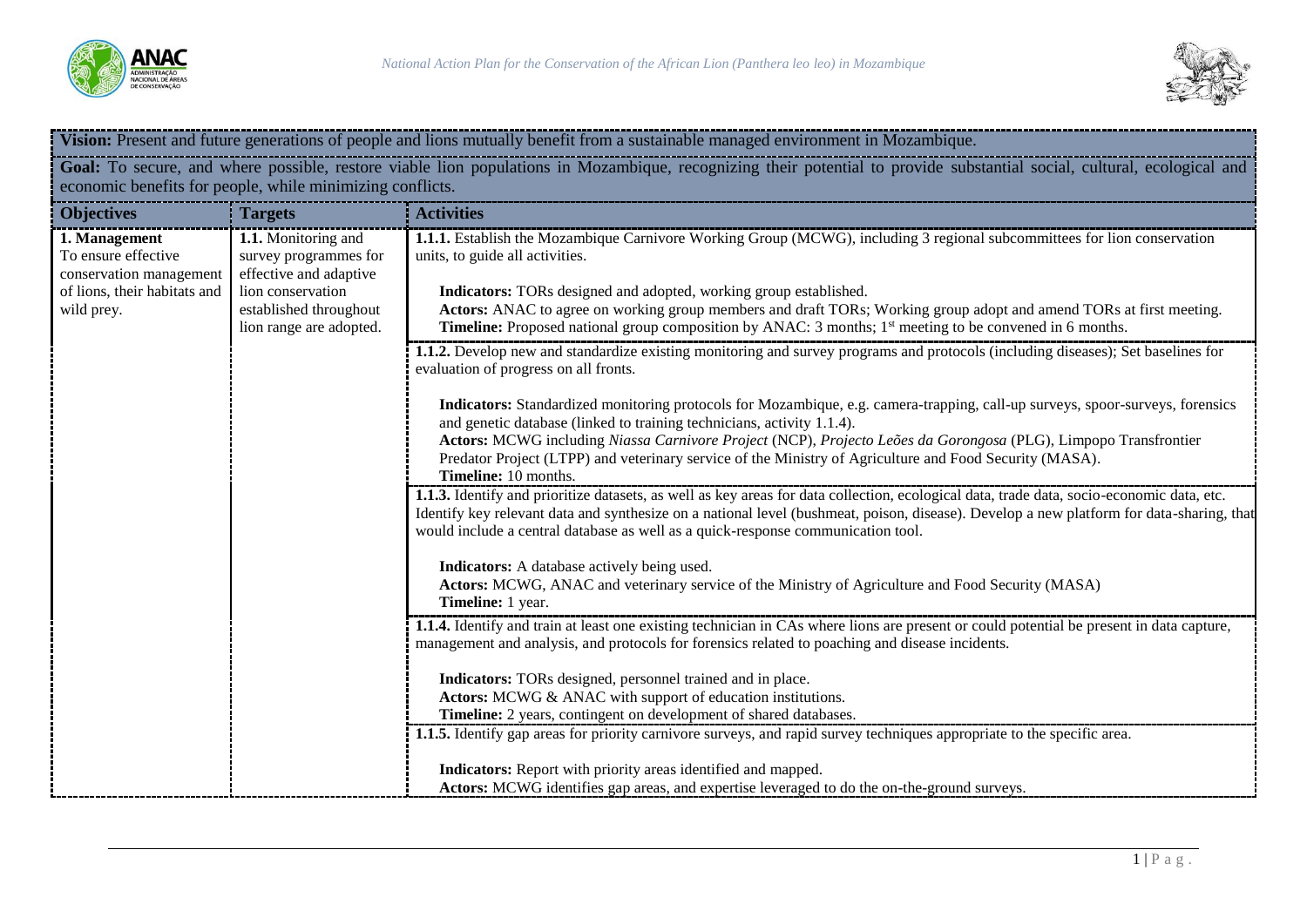



|                                                                                     | <b>Timeline:</b> 8 months for identification of gap areas; 1 and $\frac{1}{2}$ year for implementation of first round of surveys.                                                                                                                                                  |
|-------------------------------------------------------------------------------------|------------------------------------------------------------------------------------------------------------------------------------------------------------------------------------------------------------------------------------------------------------------------------------|
|                                                                                     | <b>1.1.6.</b> MCWG & ANAC disseminate information as appropriate to all stakeholders and CAs' management.                                                                                                                                                                          |
|                                                                                     | Indicators: Regular reports with timeline for reports agreed by MCWG and ANAC at first meeting (quarterly, 6 monthly,<br>annually).<br>Actors: MCWG & ANAC.<br>Timeline: On going.                                                                                                 |
|                                                                                     | 1.1.7. Implement lion monitoring programmes, based on agreed monitoring protocols (1.1.2), in CAs that currently do not have<br>programmes in place, particularly in Quirimbas NP, Magoe NP, Marromeu NR, and others identified.                                                   |
|                                                                                     | Indicators: Conservation status of lion monitored in selected CAs (reports and scientific researches).<br>Actors: ANAC, MCWG & CAs' management and partners.<br>Timeline: 5 years.                                                                                                 |
| 1.2. Targeted research on<br>ecology, management                                    | 1.2.1. Identify and prioritize biological and socio-ecological research needs for lion conservation in Mozambique.                                                                                                                                                                 |
| and mitigation of conflict<br>initiated in representative<br>priority areas are     | Indicators: Research need list elaborated.<br>Actors: MCWG.<br>Timeline: 6 months.                                                                                                                                                                                                 |
| initiated.                                                                          | 1.2.2. Initiate projects and procure funding for those identified on priority list, focused on strong conservation outcomes.                                                                                                                                                       |
|                                                                                     | Indicators: Project reports and lion conservation status data.<br>Actors: MCWG, CAs' Management, education institutions and universities<br>Timeline: 1 year.                                                                                                                      |
| 1.3. Capacity building<br>programmes for lion                                       | 1.3.1. Identify specific training needs and gaps in each CA.                                                                                                                                                                                                                       |
| conservation, where<br>possible in tandem with<br>research and monitoring,          | Indicators: Report on training needs from each CA<br>Actors: CAs' management.<br>Timeline: 6 months.                                                                                                                                                                               |
| established in 90% of the<br>extant lion range, are<br>conducted within 5<br>years. | 1.3.2. Establish a Mozambique-based Conservation Academy to train the next-generation of CAs managers and conservationists<br>(private and governmental), as per example the South African Wildlife College and the College for African Wildlife Management of<br>Mweka, Tanzania. |
|                                                                                     | Indicators: Academy established and functioning.<br>Actors: ANAC, Ministry of Education and Human Development, Biofund, international donors and partners.<br>Timeline: 5 years.                                                                                                   |
|                                                                                     | 1.3.3. Develop technical and post-graduate (MSc.) conservation management degrees at University of Eduardo Mondlane and other<br>Mozambique-based institutions.                                                                                                                    |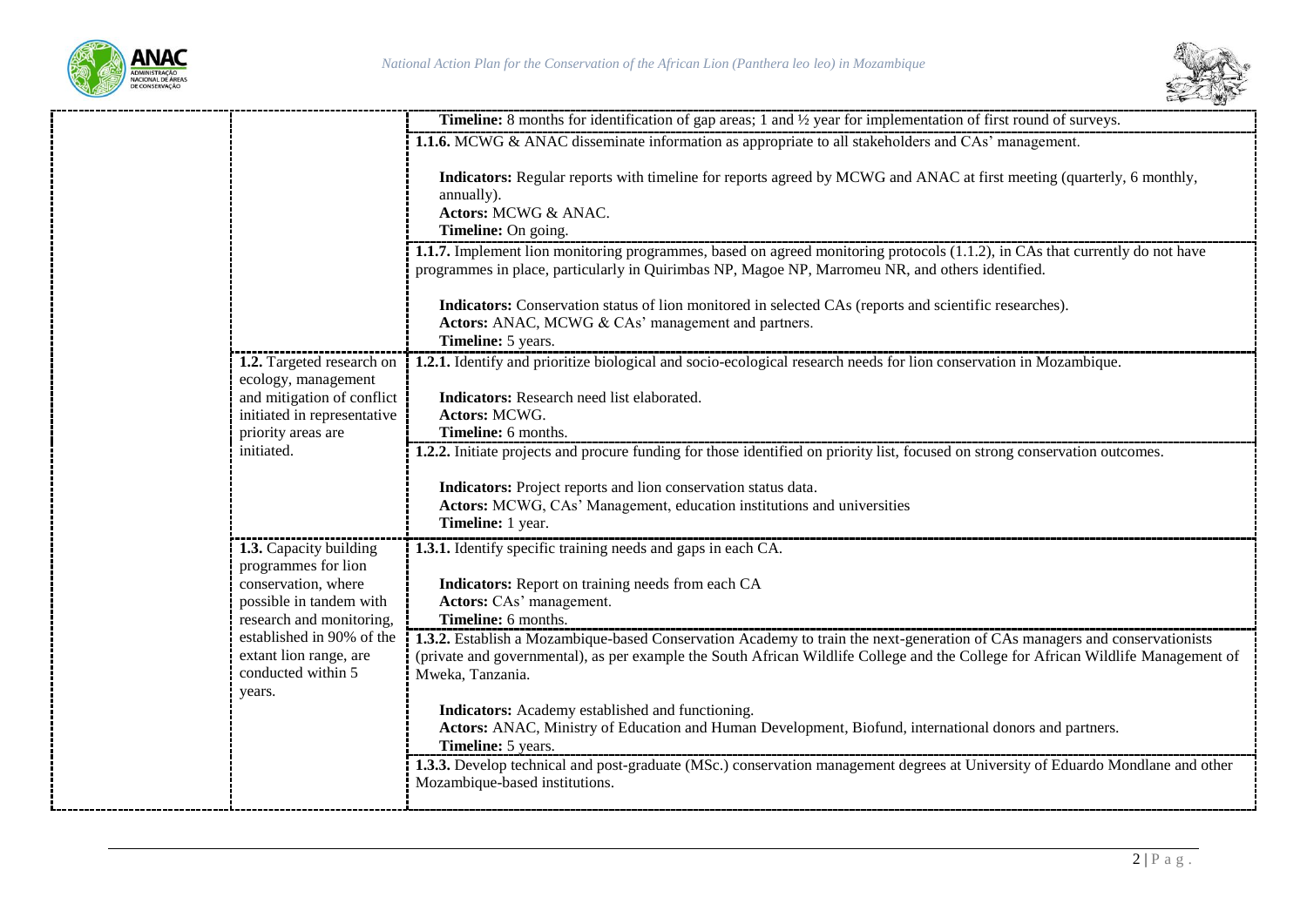



|                          | Indicators: post-graduate degree diplomas issued.                                                                                         |
|--------------------------|-------------------------------------------------------------------------------------------------------------------------------------------|
|                          | Actors: University Eduardo Mondlane (UEM), EOW Biodiversity Lab in Gorongosa National Park, Marupa Eco-tourism, etc.                      |
|                          | Timeline: 5 years.                                                                                                                        |
| 1.4. The impact of       | 1.4.1. Increase the effectiveness of anti-poaching system to reduce impact of snares, traps, nets, dogs, etc.                             |
| poaching for bushmeat is |                                                                                                                                           |
| reduced.                 | Indicators: Reduced lion mortality and snaring and reduced prey depletion (demonstrated by targeted monitoring of bushmeat                |
|                          | poaching trends).                                                                                                                         |
|                          | Actors: CAs Management & ANAC.                                                                                                            |
|                          | Timeline: 5 years.                                                                                                                        |
|                          | <b>1.4.2.</b> Reduce or eliminate domestic hunting dogs and feral dogs outside of village surrounds in CAs and implement zoning and land- |
|                          | use rules.                                                                                                                                |
|                          |                                                                                                                                           |
|                          | Indicators: Reduced mortality of prey and diseases transmission (activities' reports).                                                    |
|                          | Actors: CAs Management & ANAC.                                                                                                            |
|                          | Timeline: 5 years.                                                                                                                        |
|                          | 1.4.3. Demarcate boundaries of CAs on the ground and place boundary demarcations outlining the basic rules governing land-use.            |
|                          |                                                                                                                                           |
|                          | Indicators: CAs boundaries are demarcated and demarcations are in place.                                                                  |
|                          | Actors: CAs Management & ANAC.                                                                                                            |
|                          | Timeline: 5 years.                                                                                                                        |
|                          | 1.4.4. Identify and implement pilot programmes for alternative protein sources in selected CAs.                                           |
|                          |                                                                                                                                           |
|                          | Indicators: Poaching for bushmeat is reduced and alternative livelihoods are increased in selected CAs.                                   |
|                          | Actors: MCWG, CAs Management and partner NGOs.                                                                                            |
|                          | Timeline: 5 years.                                                                                                                        |
|                          | <b>1.4.5.</b> Continue to support judicial system and increase awareness, effectiveness and monitoring of legal prosecution of bushmeat   |
|                          | poachers and illegal traders in accordance with the legal framework of Mozambique.                                                        |
|                          |                                                                                                                                           |
|                          | Indicators: Increased number of legal prosecution and court judgments.                                                                    |
|                          | Actors: ANAC, DPTADR, CAs, district administrators and prosecutors.                                                                       |
|                          | Timeline: Ongoing.                                                                                                                        |
| 1.5. The impact of       | 1.5.1. Carry out an epidemiological survey of disease, assess risks for lions, then develop and implement an emergency protocol for       |
| disease is mitigated.    | responding to disease outbreaks; Conduct regular disease surveillance (e.g. canine distemper and rabies).                                 |
|                          |                                                                                                                                           |
|                          | Indicator: Conduct survey, develop emergency response programme, develop monitoring programmes.                                           |
|                          | Actors: ANAC, CAs, veterinary service of MASA.                                                                                            |
|                          | Timeline: 5 years.                                                                                                                        |
|                          | 1.5.2. Vaccinate (rabies; canine distemper); Register domestic dogs in villages and village surrounds where possible; Develop zoning      |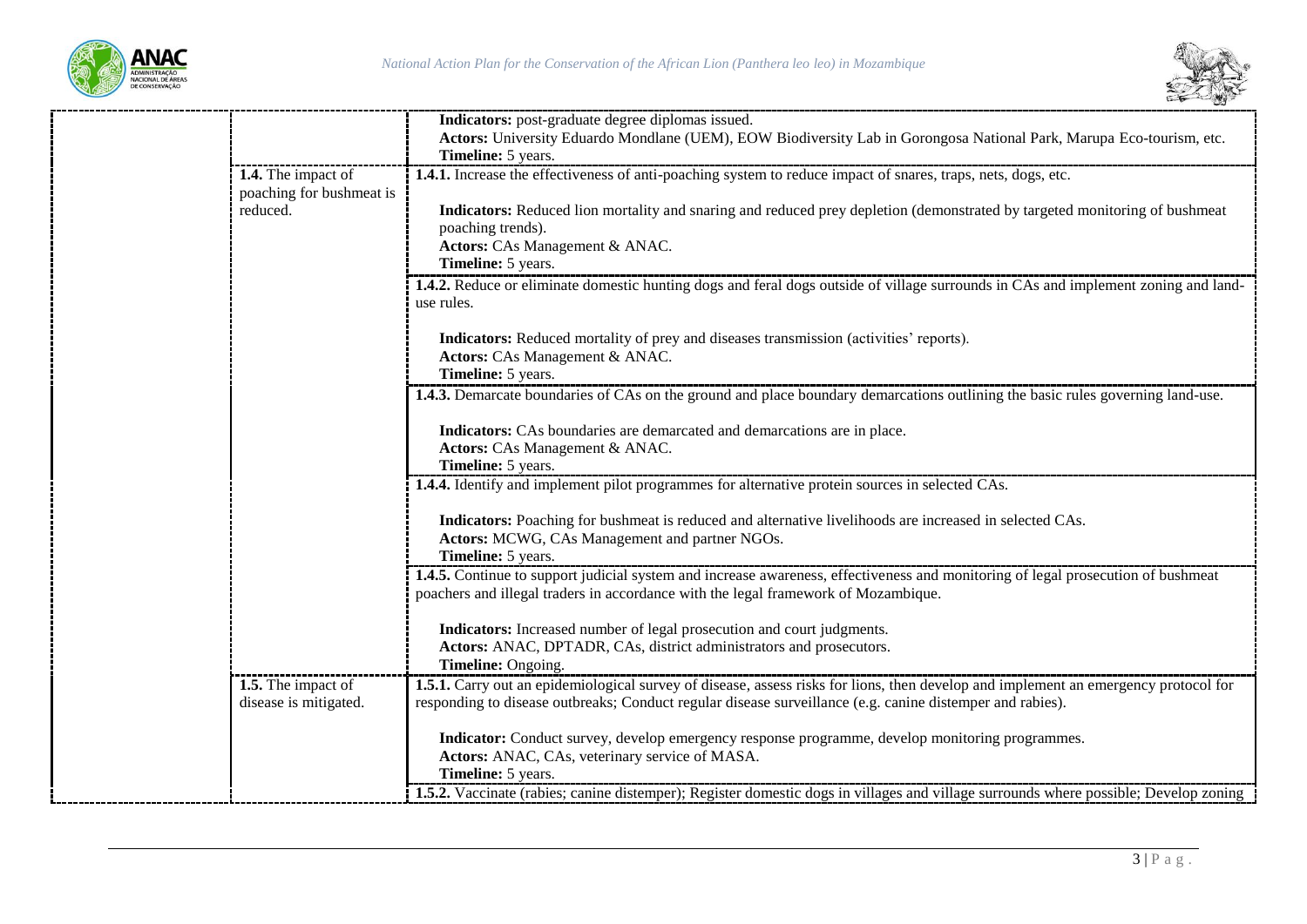

----------------



|                                         | policy for dogs outside village areas and inside CAs with appropriate education and awareness (see 1.4.2.).                                  |
|-----------------------------------------|----------------------------------------------------------------------------------------------------------------------------------------------|
|                                         | Indicators: N° of dogs vaccinated.                                                                                                           |
|                                         | Actors: ANAC, CAs, veterinary service of the Ministry of Agriculture and Food Security (MASA).                                               |
|                                         | <b>Timeline:</b> 5 years.                                                                                                                    |
| <b>1.6.</b> Habitat loss is<br>reduced. | <b>1.6.1.</b> Improve enforcement of land-use plans and develop zoning inside CAs (areas for cultivation, areas for wildlife, etc.).         |
|                                         | Indicators: Reduced conflicts between conservation and other land uses (reports).                                                            |
|                                         | Actors: CAs, ANAC, Districts and local communities.                                                                                          |
|                                         | Timeline: 5 years.                                                                                                                           |
|                                         | 1.6.2. Investigate opportunities of alternative economies for bushmeat, cattle grazing, logging, with a focus on implementing a pilot        |
|                                         | programme in Banhine National Park.                                                                                                          |
|                                         | Indicators: Possible opportunities and programmes identified, one pilot programme implemented.                                               |
|                                         | Actors: MCWC, ANAC, Banhine National Park.                                                                                                   |
|                                         | Timeline: 3 years.                                                                                                                           |
|                                         | <b>1.6.3.</b> Align lion conservation discussions with other conservation discussions (especially other species' action plans) on what to do |
|                                         | with increased human population growth inside CAs; Identify possible solutions as this is an increasing threat to lions and a source of      |
|                                         | conflicts with people (resettlement or coexistence?).                                                                                        |
|                                         |                                                                                                                                              |
|                                         | Indicators: Minutes of meetings and conferences.                                                                                             |
|                                         | Actors: ANAC & MCWG.                                                                                                                         |
|                                         | Timeline: On going.                                                                                                                          |
|                                         | 1.6.4. Identify unprotected/not demarcated areas that do or could support wildlife and that could serve as linkages or provide               |
|                                         | increased lion habitat.                                                                                                                      |
|                                         | Indicators: Map of possible wildlife areas.                                                                                                  |
|                                         | Actors: ANAC & MCWG.                                                                                                                         |
|                                         | <b>Timeline</b> : 1 year.                                                                                                                    |
|                                         | 1.6.5. Encourage and implement private investment (unfenced - sport hunting, ecotourism, philanthropy) according to legal                    |
|                                         | framework.                                                                                                                                   |
|                                         |                                                                                                                                              |
|                                         | Indicators: Map of possible wildlife areas.                                                                                                  |
|                                         | Actors: ANAC & MCWG.                                                                                                                         |
|                                         | Timeline: 1 year.                                                                                                                            |
| 1.7. Genetic connectivity               | 1.7.1. Conduct baseline genetic study of Mozambican lions and neighbouring lion populations.                                                 |
| and integrity of                        |                                                                                                                                              |
| Mozambican lion                         | Indicators: research report and scientific papers.                                                                                           |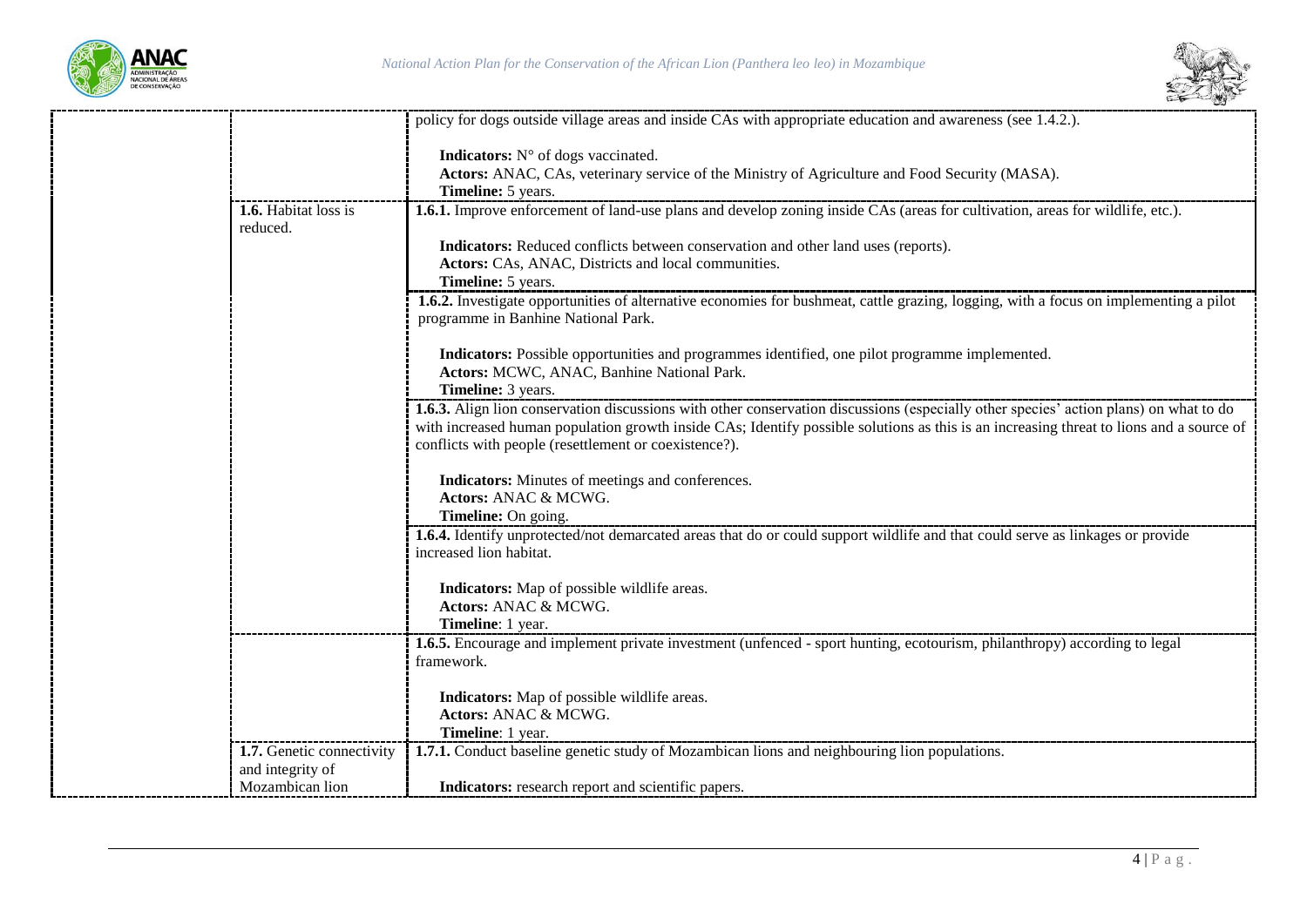

----



|                          | populations is           | <b>Actors:</b> Universities & ANAC.                                                                                                                                       |
|--------------------------|--------------------------|---------------------------------------------------------------------------------------------------------------------------------------------------------------------------|
|                          | maintained.              | Timeline: 2 years.                                                                                                                                                        |
|                          |                          | 1.7.2. Identify lion populations at risk of isolation and propose mitigation measures (e.g. corridors) for ensuring connectivity                                          |
|                          |                          | (currently being done for Greater Limpopo ecosystem, but needed in other areas).                                                                                          |
|                          |                          |                                                                                                                                                                           |
|                          |                          | Indicators: Lion population and mitigation actions identified.                                                                                                            |
|                          |                          | Actors: Universities, MCWG & ANAC.                                                                                                                                        |
|                          |                          | Timeline: 2 years.                                                                                                                                                        |
|                          |                          | 1.7.3. Develop and enforce protocols for lion translocation activities, following the IUCN Guidelines, to ensure the genetic integrity<br>of Mozambican lion populations. |
|                          |                          | Indicators: Protocols developed and approved.<br>Actors: ANAC & MCWG.                                                                                                     |
|                          |                          | Timeline: 8 months.                                                                                                                                                       |
|                          | 1.8. Collaboration &     | <b>1.8.1.</b> Establish collaboration and guarantee harmonization with other species action plans and national policies (see 1.6.3.).                                     |
|                          | Communication are        |                                                                                                                                                                           |
|                          | established.             | Indicators: Conservation issues are harmonised and reflected in other species Action Plan and national policies.                                                          |
|                          |                          | Actors: ANAC & MCWG.                                                                                                                                                      |
|                          |                          | <b>Timeline: Ongoing</b>                                                                                                                                                  |
|                          | 1.9. Funding is secured. | 1.9.1. Develop a budget for implementing the National Action Plan and a list potential donors for specific programmes/projects.                                           |
|                          |                          |                                                                                                                                                                           |
|                          |                          | Indicators: Budget and potential donors identified for specific activities.                                                                                               |
|                          |                          | Actors: MCWG & ANAC.                                                                                                                                                      |
|                          |                          | Timeline: 1 year.                                                                                                                                                         |
|                          |                          | 1.9.2. Secure funding.                                                                                                                                                    |
|                          |                          | Indicators: Funds for different programmes and activities re available.                                                                                                   |
|                          |                          | Actors: ANAC, MCWG & NGOs.                                                                                                                                                |
|                          |                          | Timeline: Ongoing.                                                                                                                                                        |
|                          | 1.10. The                | 1.10.1. A monitoring and evaluation system (M&E) for the National Action Plan is defined and adopted.                                                                     |
|                          | implementation of the    |                                                                                                                                                                           |
|                          | National Action Plan is  | Indicators: M&E regular reports, plan management adapted.                                                                                                                 |
|                          | monitored.               | Actors: ANAC & MCWG.                                                                                                                                                      |
|                          |                          | Timeline: On going.                                                                                                                                                       |
|                          |                          |                                                                                                                                                                           |
| 2. Mitigation            | 2.1. Relevant            | 2.1.1. Identify the districts where the human/lion conflict occurs.                                                                                                       |
| To minimize, where       | information on           |                                                                                                                                                                           |
| possible, the human/lion | human/lion conflict is   | Indicators: Map available.                                                                                                                                                |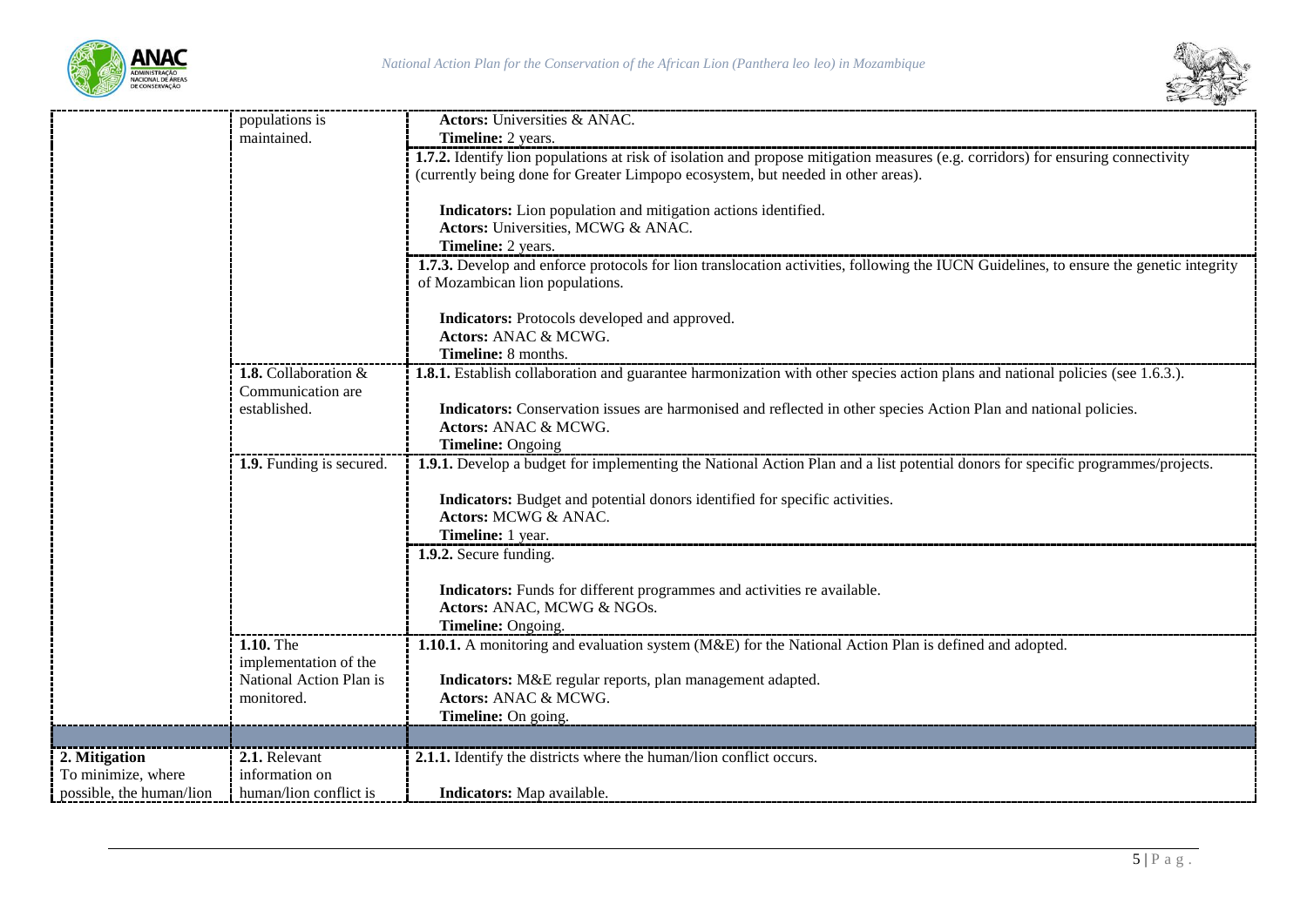



| related conflicts. | collected at district level | <b>Actors: ANAC &amp; DPTADR.</b>                                                                                                  |
|--------------------|-----------------------------|------------------------------------------------------------------------------------------------------------------------------------|
|                    | and organised and           | Timeline: 6 months (September 2016).                                                                                               |
|                    | analysed at central level.  | 2.1.2. Revise and adapt the format for the collection of information on the human/lion conflict.                                   |
|                    |                             |                                                                                                                                    |
|                    |                             | <b>Indicators:</b> Format available and in use.                                                                                    |
|                    |                             | <b>Actors: ANAC.</b>                                                                                                               |
|                    |                             | Timeline: 3 months (June 2016).                                                                                                    |
|                    |                             | 2.1.3. Establish adequate communication mechanisms between the central level (ANAC), provincial level (DPTADR) and districts.      |
|                    |                             | Indicators: Regular reports and communications available.                                                                          |
|                    |                             | Actors: ANAC & DPTADR.                                                                                                             |
|                    |                             | Timeline: 3 months.                                                                                                                |
|                    |                             | 2.1.4. Establish a digital database at central level (ANAC) to store and analyse the data and information.                         |
|                    |                             |                                                                                                                                    |
|                    |                             | Indicators: Regular reports with data analysis.                                                                                    |
|                    |                             | Actors: ANAC.                                                                                                                      |
|                    |                             | Timeline: 1 year.                                                                                                                  |
|                    | 2.2. Incidents of           | 2.2.1. Develop and implement awareness and education programmes (making also use of community radio, theatre and other             |
|                    | human/lion conflict are     | communication means) on lion conservation and management, in three areas with high incidence of human/lion conflicts.              |
|                    | reduced at least 25%        |                                                                                                                                    |
|                    | within 5 years while also   | Indicators: At least three programmes developed and implemented in three areas.                                                    |
|                    | reducing retaliatory        | Actors: ANAC, ACs, SDAE, with the support of the NCP and the PLG.                                                                  |
|                    | killing.                    | Timeline: 5 years.                                                                                                                 |
|                    |                             | 2.2.2. Train technicians of SDAE (affected districts) on awareness and education techniques in three areas with high incidence of  |
|                    |                             | human/lion conflicts.                                                                                                              |
|                    |                             |                                                                                                                                    |
|                    |                             | Indicators: At least three programmes developed and implemented in three areas.                                                    |
|                    |                             | Actors: ANAC (in collaboration with MINAG) & SDAE.<br>Timeline: 1 year with regular updates.                                       |
|                    |                             | 2.2.3. Identify and provide incentives for improve the livestock breeding (e.g. living boma) in three areas with high incidence of |
|                    |                             | human/lion conflicts.                                                                                                              |
|                    |                             |                                                                                                                                    |
|                    |                             | <b>Indicators:</b> Lost of domestic animals due to lion attacks reduce of 25%.                                                     |
|                    |                             | Actors: ANAC, DPA & SDAE.                                                                                                          |
|                    |                             | Timeline: 5 years.                                                                                                                 |
|                    | 2.3. Number of lion         | 2.3.1. Develop and implement awareness and education programmes (making also use of community radio, theatre and other             |
|                    | killed through              | communication means) on lion conservation and management, in three areas with high incidence of human/lion conflicts (see 2.2.1.). |
|                    | indiscriminate killing      |                                                                                                                                    |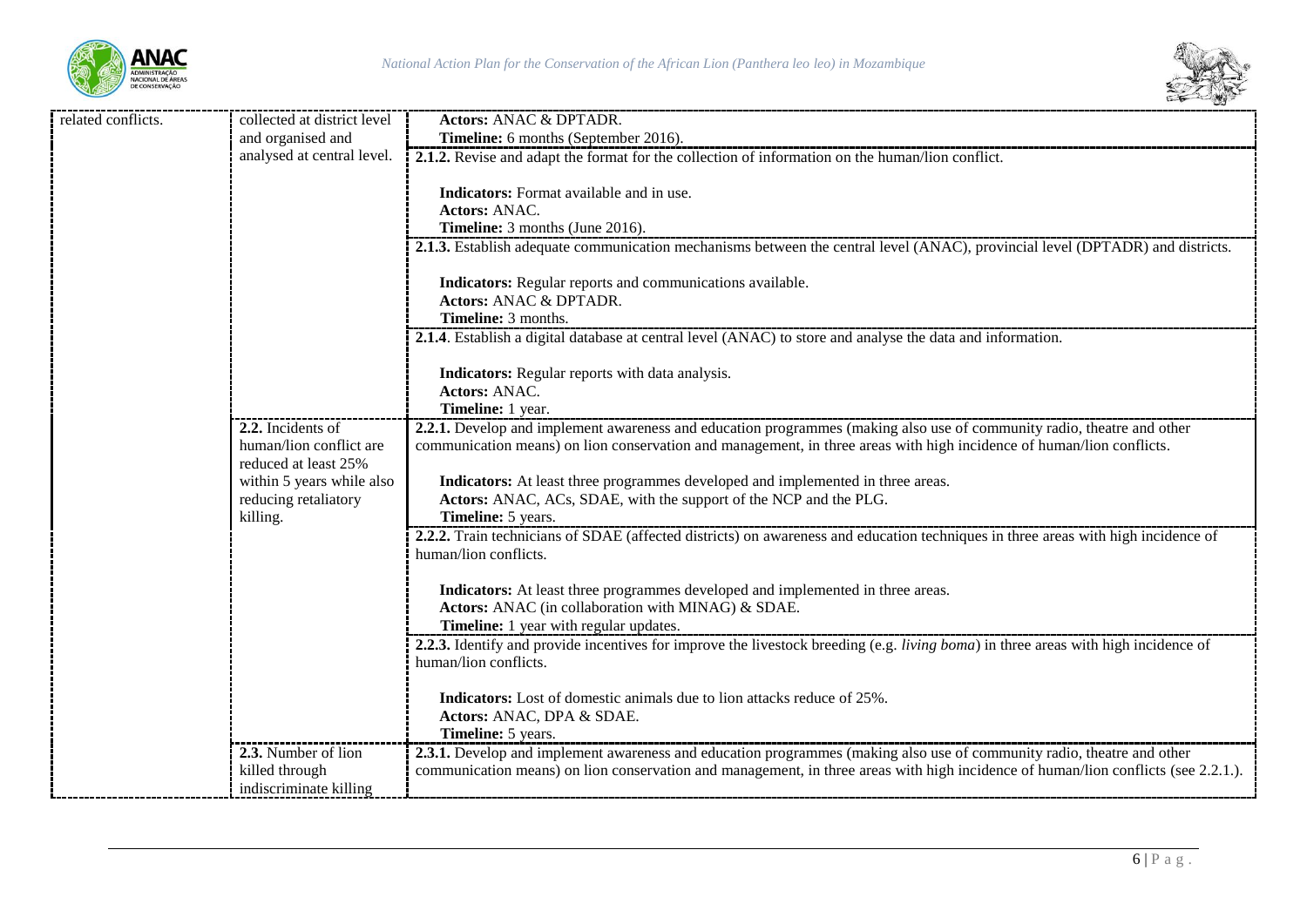



|                           | reduced by at least 25%                             | Indicators: At least three programmes developed and implemented in three areas.                                                     |
|---------------------------|-----------------------------------------------------|-------------------------------------------------------------------------------------------------------------------------------------|
|                           | within 5 years after the                            | Actors: ANAC, ACs, SDAE, with the support of the NCP, LTTP and the PLG.                                                             |
|                           | establishment of the                                | Timeline: 5 years.                                                                                                                  |
|                           | baseline.                                           | 2.3.2. Guarantee that the benefits to local communities from the use of natural resources (mechanism of 20%) are effective in areas |
|                           |                                                     | with high incidence of human/lion conflicts, as incentive to the conservation of lion.                                              |
|                           |                                                     |                                                                                                                                     |
|                           |                                                     | <b>Indicators:</b> $N^{\circ}$ of local communities that benefits from the 20% mechanism increases by 10%.                          |
|                           |                                                     | Actors: ANAC, DPTADR & SDAE.                                                                                                        |
|                           |                                                     | Timeline: 5 years.                                                                                                                  |
|                           |                                                     | 2.3.3. Conduct awareness campaigns to inform the local communities of the linkage between benefits (20%) and the conservation of    |
|                           |                                                     | lion; Identify conservation activities to be financed with the revenues of the 20% mechanism (work with the CGRN).                  |
|                           |                                                     |                                                                                                                                     |
|                           |                                                     | <b>Indicators:</b> N° of human/wildlife conflicts and N° of lions killed is reduced by 10%.                                         |
|                           |                                                     | Actors: ANAC, DPTADR & SDAE.                                                                                                        |
|                           |                                                     | Timeline: 5 years.                                                                                                                  |
|                           | 2.4. Well-equipped                                  | 2.4.1. Identify the priority districts.                                                                                             |
|                           | problem animal control<br>units are established in. |                                                                                                                                     |
|                           | at least, 50% of the                                | Indicators: Map available with priority districts identified.<br>Actors: ANAC, DPTADR, DPA & SDAE.                                  |
|                           | affected districts to                               | Timeline: 8 months.                                                                                                                 |
|                           | conduct rapid response.                             | 2.4.2. Establish and equip Problem Animal Control Units in districts and ACs with high incidence of human/lion conflicts.           |
|                           |                                                     |                                                                                                                                     |
|                           |                                                     | <b>Indicators:</b> $N^{\circ}$ of human/wildlife conflicts is reduced by 10%.                                                       |
|                           |                                                     | Actors: ANAC and cooperation partners.                                                                                              |
|                           |                                                     | Timeline: 1 year.                                                                                                                   |
|                           |                                                     |                                                                                                                                     |
| 3. Socio economics        | 3.1. Comprehensive                                  | <b>3.1.1.</b> Carry out a comprehensive survey to assess/evaluate the impacts $(+ \& -)$ of lion conservation on stakeholders.      |
| To increase the benefits  | study is conducted to:                              |                                                                                                                                     |
| and minimise the costs of |                                                     | Indicators: Funds secured & study completed.                                                                                        |
| long-term lion            | (i) evaluate the impacts                            | Actors: ANAC & MCWG.                                                                                                                |
| management amongst all    | of lion conservation on                             | Timeline: 1 year.                                                                                                                   |
| the stakeholders.         | stakeholders &                                      | <b>3.1.2.</b> Using the survey data to propose area-specific socio-economic models & methods for promoting best practices in lion   |
|                           |                                                     | management, considering e.g.:                                                                                                       |
|                           | (ii) to propose socio-                              | Ownership issues<br>$\bullet$                                                                                                       |
|                           | economic models for                                 | Zoning for wildlife<br>٠                                                                                                            |
|                           | promoting best practices                            | Mutually binding agreement<br>$\bullet$                                                                                             |
|                           | in lion management                                  | Verifiable compliance                                                                                                               |
|                           |                                                     | Suitable wildlife utilization plan (e.g. tourism, trophy hunting)<br>$\bullet$                                                      |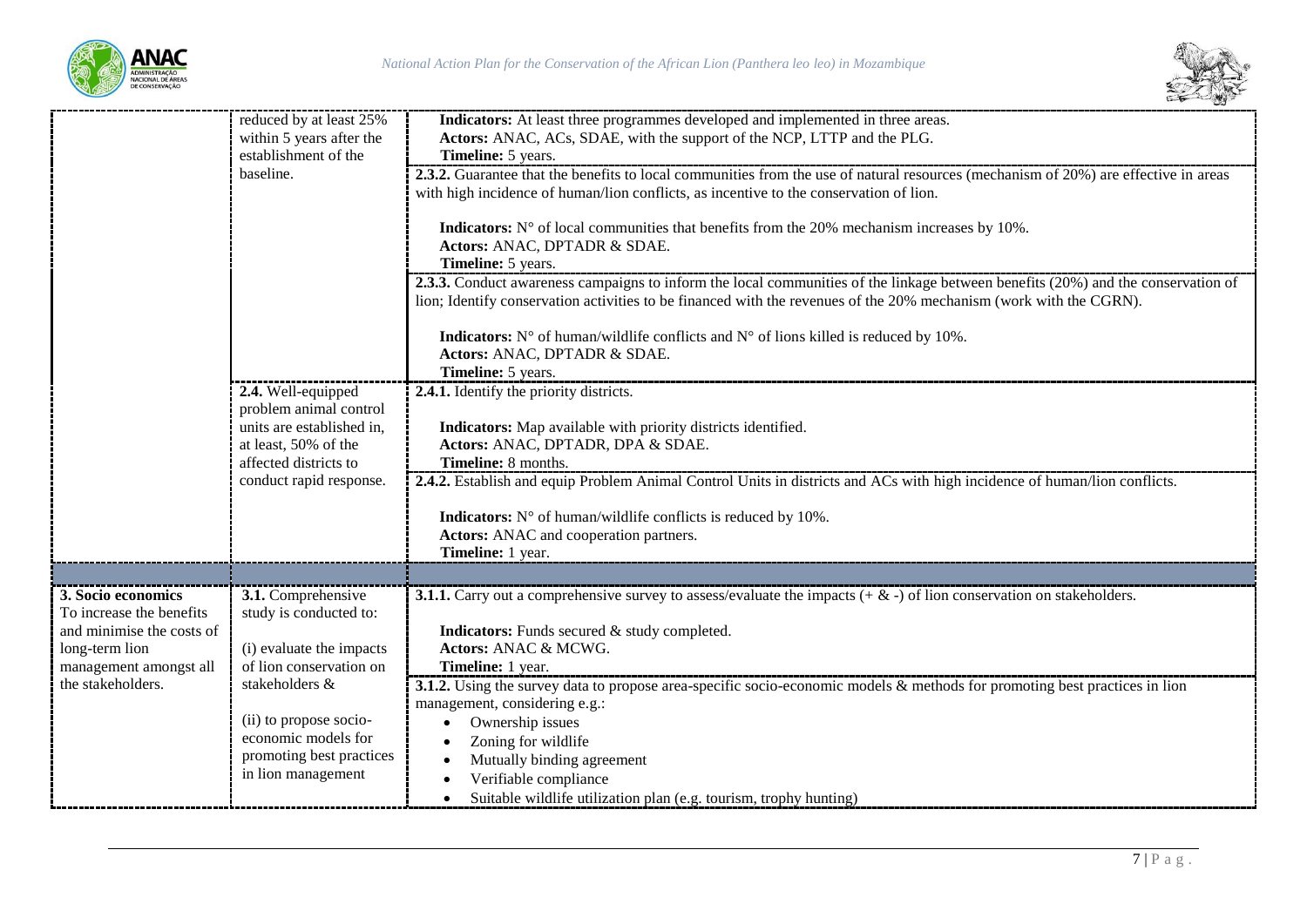



|                                                                                                                         | &<br>at least three site-<br>specific proposals made<br>by the study are<br>implemented.                                            | Income flows and cost distribution (including rainy-day funds to anticipate uncertainties in tourist revenues)<br>Appropriate husbandry techniques<br>Conflict-mitigation measures<br>Regulation of human immigration<br>Adequate wildlife and conflict monitoring<br>Generated income distributed according to intensity of lion impact<br>Appropriate incentives for people in high lion conflict areas to relocate to low lion conflict areas<br>Appropriate incentives to discourage immigration into lion range<br>Conduct environmental audits every 2 years<br>Indicators: Funds secured, study completed and manual for best practices developed and in use.<br>Actors: ANAC & MCWG.<br>Timeline: 2 years.<br><b>3.1.3.</b> Implementing at least three site-specific proposals identified by the survey, with particular emphasis on co-management with<br>the civil society (Communities, private operators, NGOs).<br>Indicators: Funds secured & implementation reports produced.<br>Actors: ANAC & MCWG as facilitating the activity.<br>Timeline: 4 years.<br>3.1.4. Monitoring and assessing the implementation of the site-specific proposals. |
|-------------------------------------------------------------------------------------------------------------------------|-------------------------------------------------------------------------------------------------------------------------------------|----------------------------------------------------------------------------------------------------------------------------------------------------------------------------------------------------------------------------------------------------------------------------------------------------------------------------------------------------------------------------------------------------------------------------------------------------------------------------------------------------------------------------------------------------------------------------------------------------------------------------------------------------------------------------------------------------------------------------------------------------------------------------------------------------------------------------------------------------------------------------------------------------------------------------------------------------------------------------------------------------------------------------------------------------------------------------------------------------------------------------------------------------------------|
|                                                                                                                         | 3.2. Appropriate training<br>and capacity building<br>programme is developed<br>for 50 representatives of<br>stakeholders to assist | Indicators: Funds secured & implementation reports.<br>Actors: ANAC.<br>Timeline: 4 years.<br>3.2.1. Within the framework of activity n°1.3. prepare and implement a training programme on socio economics developed for 50<br>representatives of stakeholders (representation of gender, age, private sector, local communities, civil servants, etc.).<br>Indicators: Funds secured & programme completed.<br>Actors: ANAC & MCWG as facilitating the activity.                                                                                                                                                                                                                                                                                                                                                                                                                                                                                                                                                                                                                                                                                              |
|                                                                                                                         | them to manage lion<br>conservation more<br>effectively.                                                                            | Timeline: 5 years.                                                                                                                                                                                                                                                                                                                                                                                                                                                                                                                                                                                                                                                                                                                                                                                                                                                                                                                                                                                                                                                                                                                                             |
| 4. Policy and Land Use<br>To develop and<br>implement harmonious<br>comprehensive legal and<br>institutional frameworks | 4.1. One new wildlife-<br>integrated land-use plan<br>that secures an existing,<br>or establishes a<br>potentially viable lion      | 4.1.1. Define more precisely the target areas within LCU 25/26/42, LCU 35/43 and LCU 49.<br><b>Indicators:</b> Target area within LCU 25/26/42, LCU 35/43 and LCU 49 is defined, agreed and mapped.<br>Actors: ANAC, DNT, AMOS, province and district planning authorities.<br><b>Timeline:</b> 1 year.                                                                                                                                                                                                                                                                                                                                                                                                                                                                                                                                                                                                                                                                                                                                                                                                                                                        |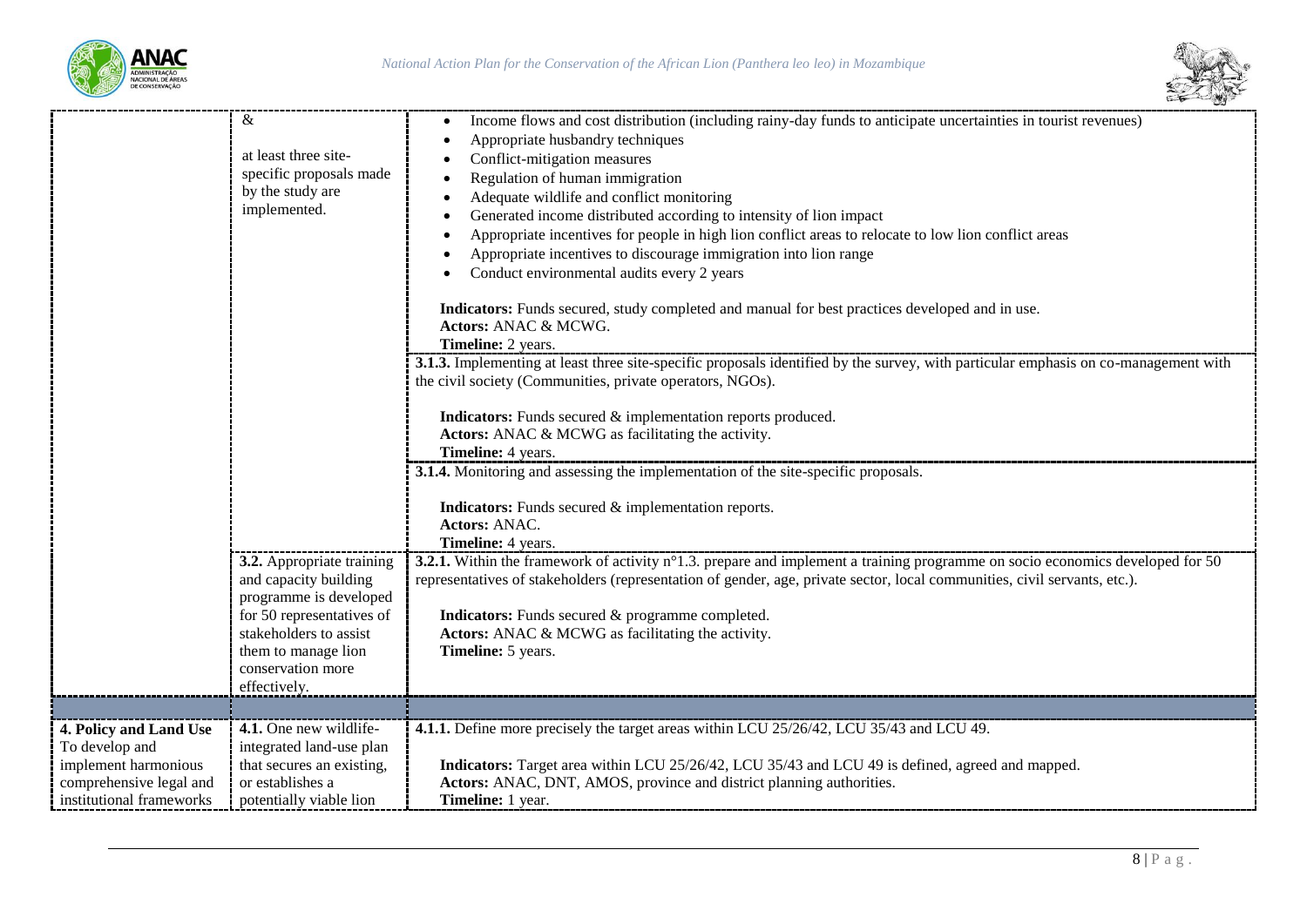



| that provide for the       | population in each of           | 4.1.2. Carry out base line surveys in the target areas within LCU 25/26/42, LCU 35/43, and LCU 49 (including bio-physical, socio       |
|----------------------------|---------------------------------|----------------------------------------------------------------------------------------------------------------------------------------|
| expansion of wildlife-     | LCU 25/26/42, LCU               | economic, wildlife, mapping and existing zoning plan).                                                                                 |
| integrated land use, lion  | 35/43 and LCU 49 is             |                                                                                                                                        |
| conservation and           | elaborated.                     | Indicators: Database and report available.                                                                                             |
| associated socio-          |                                 | Actors: ANAC (leader), DPTADR, AMOS, SDAE, local communities, NGOs and Universities.                                                   |
| economics benefits on      |                                 | Timeline: 1 year.                                                                                                                      |
| current and potential lion |                                 | 4.1.3. Prepare wildlife management plans in each of the three areas (LCU 25/26/42, LCU 35/43, and LCU 49).                             |
| range.                     |                                 |                                                                                                                                        |
|                            |                                 | Indicators: Land use plans available.<br>Actors: ANAC, AMOS, SDAE at district level, local communities, NGOs.                          |
|                            |                                 | Timeline: 3 years.                                                                                                                     |
|                            |                                 | 4.1.4. Guarantee that wildlife management plans are considered into the land use plans.                                                |
|                            |                                 |                                                                                                                                        |
|                            |                                 | Indicators: Land use plans approved and adopted by relevant authorities and local communities.                                         |
|                            |                                 | <b>Actors: ANAC.</b>                                                                                                                   |
|                            |                                 | Timeline: 4 years.                                                                                                                     |
|                            |                                 | 4.1.5. Support and evaluate the implementation of the land use plans.                                                                  |
|                            |                                 |                                                                                                                                        |
|                            |                                 | Indicators: N° of lion increases in target areas.                                                                                      |
|                            |                                 | <b>Actors: ANAC &amp; AMOS</b>                                                                                                         |
|                            |                                 | Timeline: 5 years.                                                                                                                     |
|                            | <b>4.2.</b> At least 50% of CAs | 4.2.1. Update and monitor CAs and defined wildlife areas in lion range.                                                                |
|                            | and other defined               |                                                                                                                                        |
|                            | wildlife areas within the       | Indicators: New range maps updated, refined and reviewed regularly.                                                                    |
|                            | lion range are effectively      | Actors: ANAC, MCWG, AMOS, NGOs, scientists & local communities.                                                                        |
|                            | and adaptively managed.         | Timeline: 2 years.<br>4.2.2. Revision of the conservation status of the African Lion in Mozambique, including definition of M&E tools. |
|                            |                                 |                                                                                                                                        |
|                            |                                 | Actors: ANAC, MCWG, AMOS, NGOs & scientists                                                                                            |
|                            |                                 | Indicators: Conservation status revision completed and approved.                                                                       |
|                            |                                 | Timeline: 2 years.                                                                                                                     |
|                            |                                 | 4.2.3. Monitor and evaluate the effectiveness of current management in the identified and priority areas using the adopted tools.      |
|                            |                                 |                                                                                                                                        |
|                            |                                 | Indicators: M&E system in place and functioning.                                                                                       |
|                            |                                 | Actors: ANAC, MCWG, AMOS, NGOs, scientists.                                                                                            |
|                            |                                 | Timeline: On going.                                                                                                                    |
|                            |                                 |                                                                                                                                        |
| 5. Politics                | 5.1. Global policies,           | 5.1.1. Use the available information, including the IUCN Red List, to define the level of protection for Lion in the national          |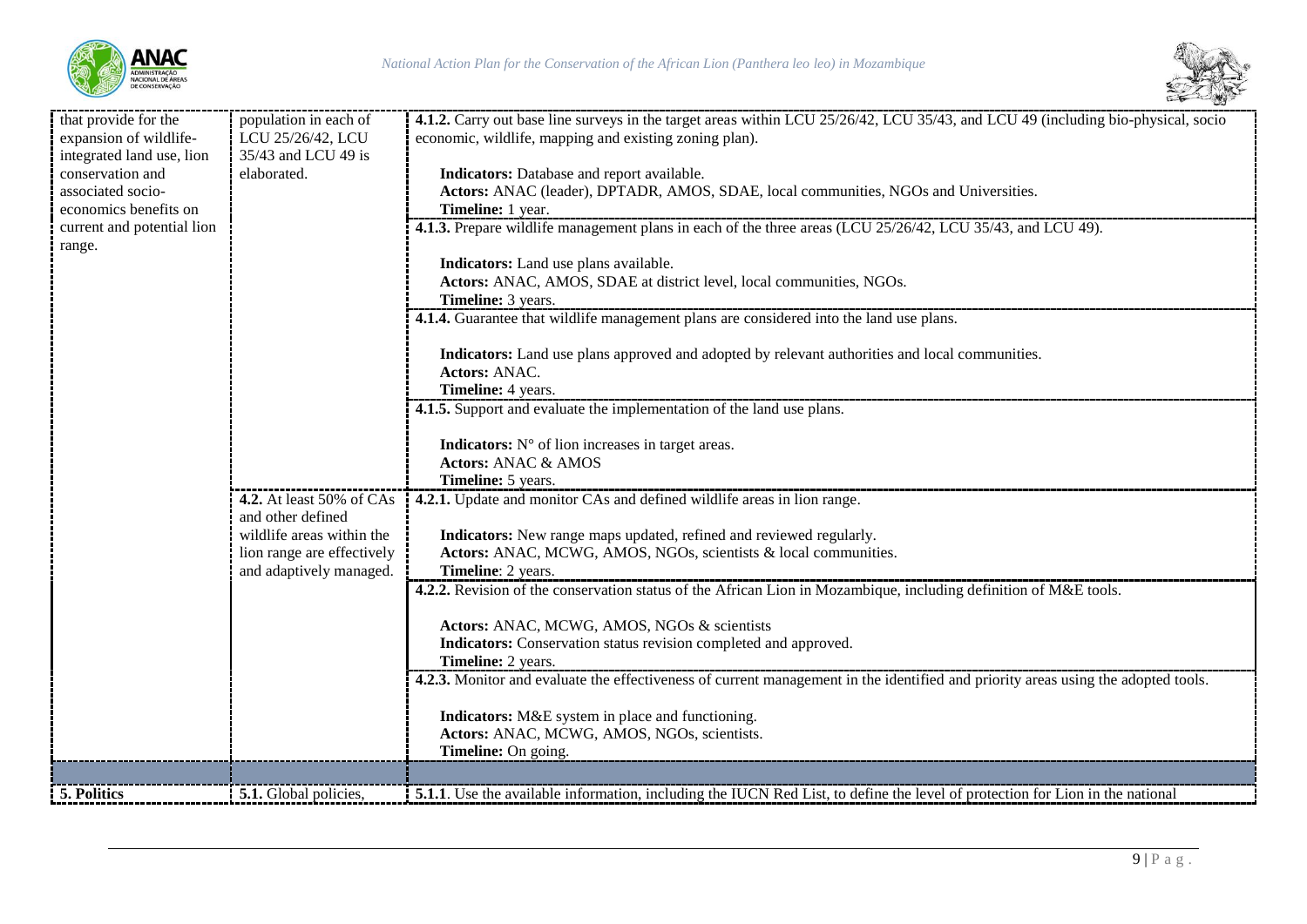



| To ensure that global       | agreements, conventions,   | legislation.                                                                                                                            |
|-----------------------------|----------------------------|-----------------------------------------------------------------------------------------------------------------------------------------|
| policies better reflect the | and other instruments      |                                                                                                                                         |
| will and intent of regional | relevant to lion           | Indicators: M&E system in place and functioning.                                                                                        |
| and national sustainable    | conservation, that are not | Actors: ANAC, MCWG, AMOS, NGOs, scientists.                                                                                             |
| use policies and practices. | conflicting with           | <b>Timeline:</b> On going.                                                                                                              |
|                             | national/regional policies | 5.1.2. Collect all information on the conservation of Lion, organize the information into a national database and share the information |
|                             | of lion Range States are   | with all the stakeholders.                                                                                                              |
|                             | encouraged within two      |                                                                                                                                         |
|                             | CoPs cycles of CITES,      | Indicators: National database established.                                                                                              |
|                             | CBD, and CMS and           | <b>Actors: ANAC.</b>                                                                                                                    |
|                             | thereafter.                | Timeline: 2 years.                                                                                                                      |
|                             |                            | 5.1.3. Support the declaration of the Lion as priority species for conservation in the national legislation.                            |
|                             |                            |                                                                                                                                         |
|                             |                            | Indicators: new regulation for the Lion.                                                                                                |
|                             |                            | Actors: ANAC & NGOs.                                                                                                                    |
|                             |                            | Timeline: 3 years.                                                                                                                      |
|                             |                            | 5.1.4. Participate to CITES, CBD and CMS CoPs to support the findings of the National Action Plan.                                      |
|                             |                            |                                                                                                                                         |
|                             |                            | Indicators: Representatives of Mozambique attending the meetings.                                                                       |
|                             |                            | Actors: ANAC & NGOs.                                                                                                                    |
|                             |                            | Timeline: On going.                                                                                                                     |
|                             | 5.2. The national policies | <b>5.2.1.</b> Print and distribute the National Action Plan.                                                                            |
|                             | and strategies consider    |                                                                                                                                         |
|                             | the information and        | Indicators: 1000 copies printed and distributed                                                                                         |
|                             | guidelines of the          | <b>Actors: ANAC.</b>                                                                                                                    |
|                             | National Action Plan.      | Timeline: 1 year.                                                                                                                       |
|                             |                            | 5.2.2. Participate in all discussions and meetings in the preparation of relevant national and regional strategies and policies.        |
|                             |                            |                                                                                                                                         |
|                             |                            | <b>Indicators:</b> Meetings' reports.                                                                                                   |
|                             |                            | <b>Actors: ANAC.</b>                                                                                                                    |
|                             |                            | Timeline: On going.                                                                                                                     |
|                             |                            | 5.2.3. Maintain regular discussion and coordination with neighbouring countries to guarantee cooperation and technical support.         |
|                             |                            |                                                                                                                                         |
|                             |                            | <b>Indicators:</b> Meetings' reports.                                                                                                   |
|                             |                            | Actors: ANAC.                                                                                                                           |
|                             |                            | Timeline: On going.                                                                                                                     |
|                             |                            |                                                                                                                                         |
| 6. Trade                    | 6.1. Existing legislation, | <b>6.1.1.</b> Review and amend the relevant legislation, regulations and policies (including prohibiting trade in lion parts).          |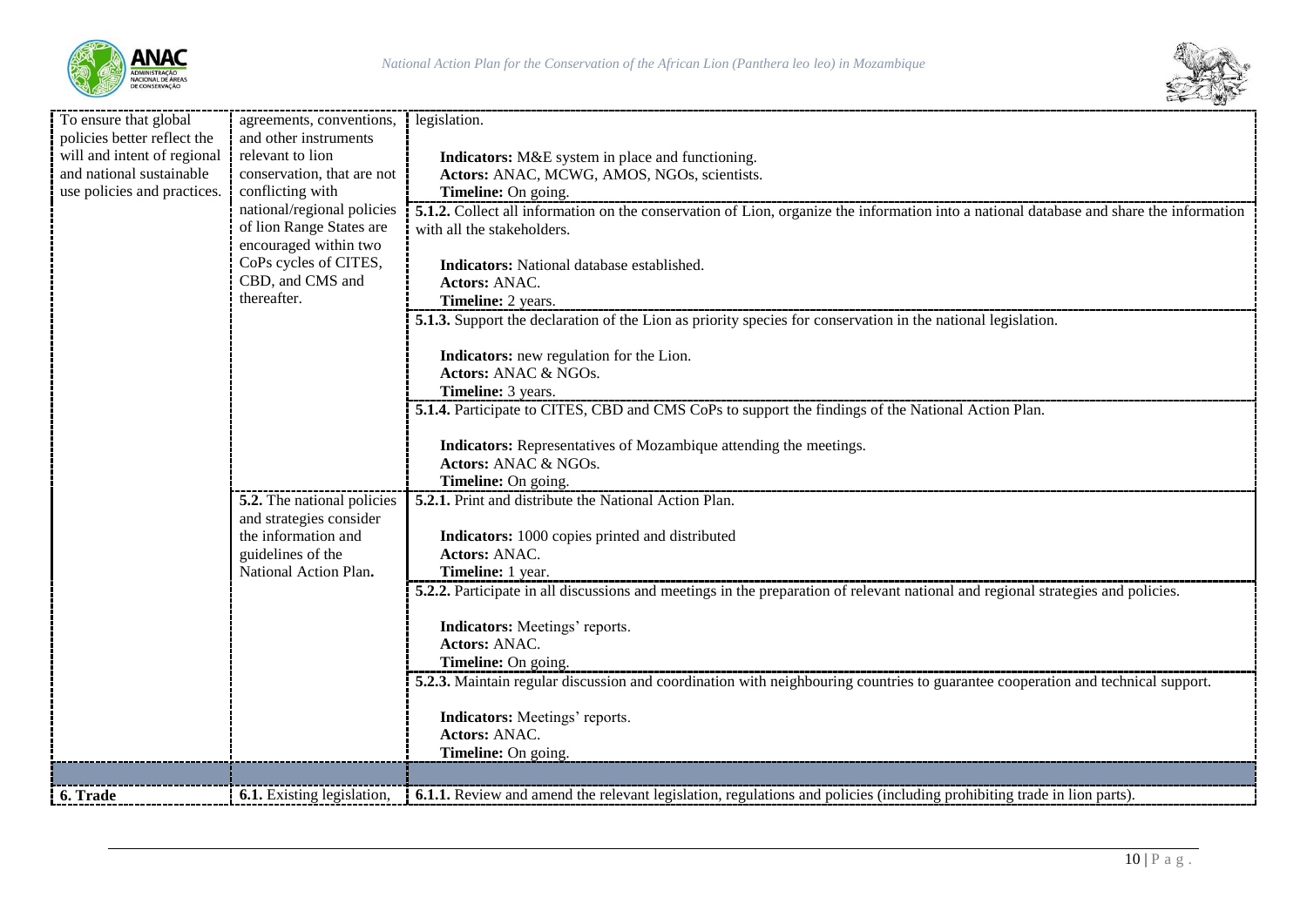



| To prevent illegal trade in regulations and policies |                             |                                                                                                                                       |
|------------------------------------------------------|-----------------------------|---------------------------------------------------------------------------------------------------------------------------------------|
| lions and lion products                              | reviewed, where             | Indicators: Approved legislation, regulation and policy.                                                                              |
| while promoting and                                  | necessary amended, and      | Actors: ANAC & PGR.                                                                                                                   |
| safeguarding sustainable                             | enforced, to ensure that    | Timeline: 2 years.                                                                                                                    |
| legal trade.                                         | illegal trade in lions, and | 6.1.2. Train and coordinate law enforcement officers (Wildlife, Immigration, Customs, Police) to identify lion products, and improve  |
|                                                      | lion parts and derivatives  | knowledge on legislation, regulation and policies.                                                                                    |
|                                                      | is prevented and halted.    |                                                                                                                                       |
|                                                      |                             | Indicators: Number of training sessions and trained staff.                                                                            |
|                                                      |                             | Actors: ANAC, PGR, PPRNMA, Customs.                                                                                                   |
|                                                      |                             | Timeline: by 2017.                                                                                                                    |
|                                                      |                             | <b>6.1.3.</b> Share information within the country and other lions Range States on illegal trade.                                     |
|                                                      |                             |                                                                                                                                       |
|                                                      |                             | Indicators: Regular reports & communication.                                                                                          |
|                                                      |                             | Actors: ANAC.                                                                                                                         |
|                                                      |                             | Timeline: 1 year.                                                                                                                     |
|                                                      |                             | <b>6.1.4.</b> Study and identify the main sources and destination of illegal lion and lions' products (using also genetic material).  |
|                                                      |                             |                                                                                                                                       |
|                                                      |                             |                                                                                                                                       |
|                                                      |                             | Indicator: Report available.                                                                                                          |
|                                                      |                             | Actors: ANAC (and other authorities of neighbouring countries).                                                                       |
|                                                      |                             | Time line: 1 year.                                                                                                                    |
|                                                      | 6.2. The sustainable legal  | 6.2.1 Revise/decrease the actual number of lion in annual sport hunting quota.                                                        |
|                                                      | trade of lions and lion     |                                                                                                                                       |
|                                                      | products is safeguarded     | Indicators: New annual lion quota                                                                                                     |
|                                                      | and promoted.               | Actors: ANAC & AMOS.                                                                                                                  |
|                                                      |                             | Timeline: 1 year.                                                                                                                     |
|                                                      |                             | 6.2.2. Introduce a scientific based monitoring system of lion trophies before exportation (including amendment of the actual national |
|                                                      |                             | regulation).                                                                                                                          |
|                                                      |                             |                                                                                                                                       |
|                                                      |                             | Indicators: Policy in place and approved                                                                                              |
|                                                      |                             | Actors: ANAC, MCWG & AMOS.                                                                                                            |
|                                                      |                             | Timeline: 1 year.                                                                                                                     |
|                                                      |                             | <b>6.2.2.</b> Revise the existing legislation to accommodate cultural needs of lions' products and relation with legal trade.         |
|                                                      |                             |                                                                                                                                       |
|                                                      |                             | Indicators: Policy in place and approved                                                                                              |
|                                                      |                             | Actors: ANAC, MCWG & MICULT.                                                                                                          |
|                                                      |                             | Timeline: 5 years.                                                                                                                    |
|                                                      |                             | 6.2.3. Collect all relevant data on legal off take and population status.                                                             |
|                                                      |                             |                                                                                                                                       |